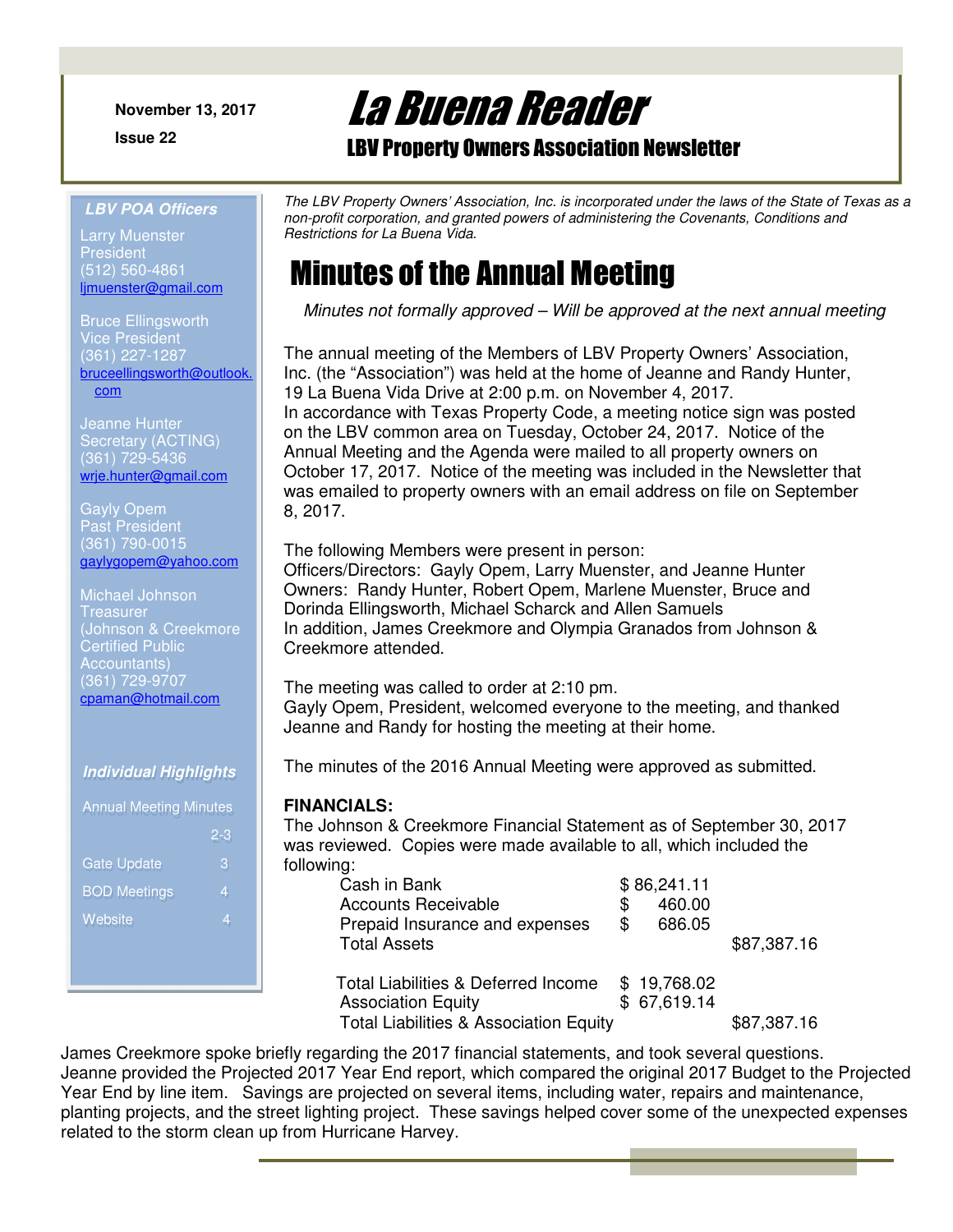#### **Architectural Committee**

#### **Chair**

*Randy Hunter (361) 205-3887 rockport.randy@gmail.com*

#### **Members**

*David Becker (361) 884-3613 dkbecker1137@sbcglobal.net*

*Byron Fields (361) 883-4721 Byron.Fields@att.net*

*Michael Zotzky (832) 656-4123 michaelzotzky@gmail.com* 

*Robert Opem (361) 790-0015 robertaopem@yahoo.com*

# Minutes of the Annual Meeting (Continued)

#### **FINANCIALS: (continued)**  .<br>Ei

The 2018 Approved Budget was reviewed. The budget includes funding for ongoing operating and maintenance expenses, plus \$10K for projected remaining storm damage repairs.

Jeanne reminded everyone that the Board did approve an increase in the annual assessments from \$1700 per lot to \$1870 per lot for the 2017-18 year. Invoices will be mailed to all owners soon. The additional funds are necessary for major storm repairs, including the fence and gate. Assessment payments are due December 1, 2017.

### **STORM DAMAGE:**

The 2017 expenses for Storm Damage are projected to total \$23.5K, with additional expenses planned for 2018. Major storm damage expenses included roof replacements on the storage building and the front mail box area, a new garage door for the storage building, plans to repair the keypad at the front gate, painting the fence and stucco wall, reinstalling fences and general clean-up of the canal, landscaping and streets, plus initial work to the sprinkler system which sustained damage to most of the controllers and backflow preventers.

Much of the work has been completed, with the exception of the front fencing and the security gate. A contract was approved for the paint and installation of the front fence, but the contractor accepted another job, and has not completed the work. Several companies have been contacted, but no bids have been provided. Allen Samuels volunteered to contact his fence company and request a quote for this work. Sandollar Security has provided quotes for a new pedestal pipe which supports the keypad, and a new keypad for the front entrance gate, but the existing keypad needs to be tested first. Frontier Communications has not been able to provide a date for when service will be provided to the area. Gayly has explored several options, including cellular service, cable service and switching from Frontier to AT&T. Allen Samuels recalled that the security gate worked for several years without the need for a telephone line, and volunteered to contact Sandollar to discuss options.

The security to the subdivision is the number one priority, and all Board Members are working to obtain a solution to this issue by installing the fence, and making the gate functional as soon as possible. Once the gate is operational, it will remain open Monday through Friday from 7am to 6pm and will remain closed on the weekends while construction continues on the homes that were damaged. As soon as most of the roofs have been replaced, it will be closed at all times. Existing gate codes will not change, and remote openers are still available from Sandollar at a cost of \$35/each to property owners that still do not have one.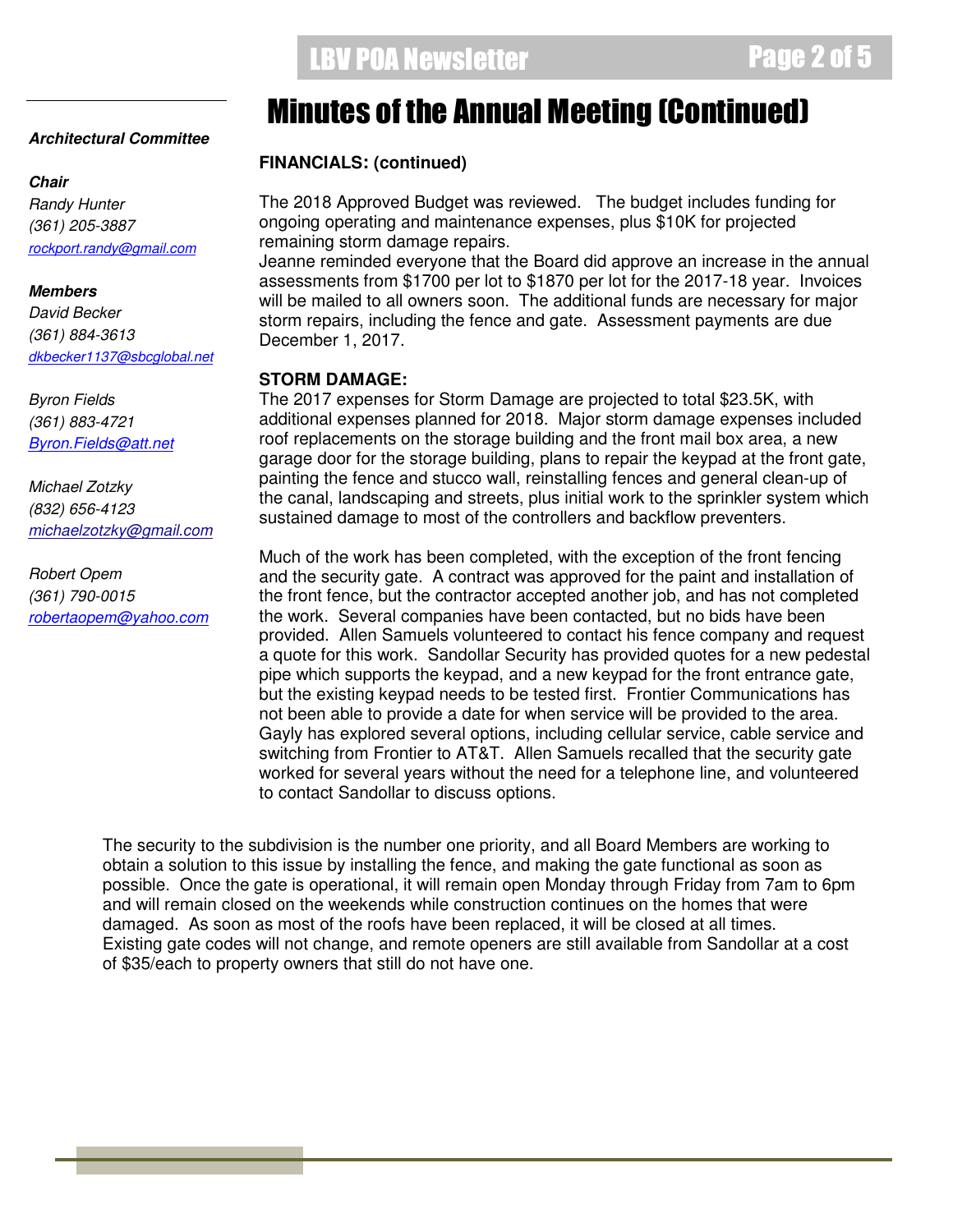# Minutes of the Annual Meeting (cont)

### **ARCHITECTURAL:**

Randy Hunter, Chairman of the Architectural Committee reported two homes remain under construction – Lots 3&4 and Lot 1. No plans are pending at this time. Randy reminded everyone that if you are replacing storm damaged items (including roofs, fences, and stucco) with what you had prior to the storm, no additional approval is required. If you are making changes, you must submit plans for approval prior to beginning work. The Committee is addressing one instance of construction prior to approval, and will continue to work to uphold the restrictions as written in order to protect the property values for all owners.

### **ELECTION RESULTS:**

Olympia reported the results of the election of Directors. Olympia verified that all ballots were returned to the accounting office, and were counted by the staff, and then personally delivered to the Secretary for recording.

**Directors:** 47 property owners eligible to vote with 19 ballots returned by mail

The following individuals were elected as Officers of the Association:

Larry Muenster and Bruce Ellingsworth

Michael Johnson will remain as the Treasurer

The new Officers have requested that Jeanne Hunter serve as Acting Secretary until a permanent Secretary can be identified. In addition, Larry and Bruce have requested that Gayly Opem serve in an advisory position as Past President.

### **OTHER BUSINESS / NEW BUSINESS / OWNER COMMENTS:**

Jeanne reminded everyone that the outgoing Board had approved a Xeriscape Policy. This policy establishes guidelines for a reasonable variance to the landscaping requirement for full turf areas. In addition, the Architectural Committee reviewed the existing Fence Requirements, and approved an additional Fence and Screening Wall Policy. This new policy establishes guidelines for front and back fencing location and height. Both the Xeriscape Policy and the Fence Screening Wall Policy will be mailed to all property owners shortly, and will be added to the LBVPOA website.

With no other items to be discussed, the meeting adjourned at 3:30 PM. Owners were invited to continue to visit, and enjoy the refreshments provided by Jeanne and Randy. .

# Security Gate Update

**Nov 6th** - Sandollar erected the keypad with temporary supports and it is functioning with remotes to open the gate, but still no phone connection.

Gate Hours : Monday – Friday 7am – 6pm - OPEN Saturday & Sunday – CLOSED

As reconstruction work on LBV properties diminishes, the hours will be reviewed to reduce the hours the gate is open to the public in early 2018. Remotes are in stock at Sandollar and available for \$35.

Construction of the pedestal pipe was approved by President Larry Muenster and Sandollar is proceeding with the work. At this time, the keypad appears to be working so a new one is not needed.

**Nov 10th** - Frontier Phone Line – NO DIAL TONE – Keypad Codes & Remotes access only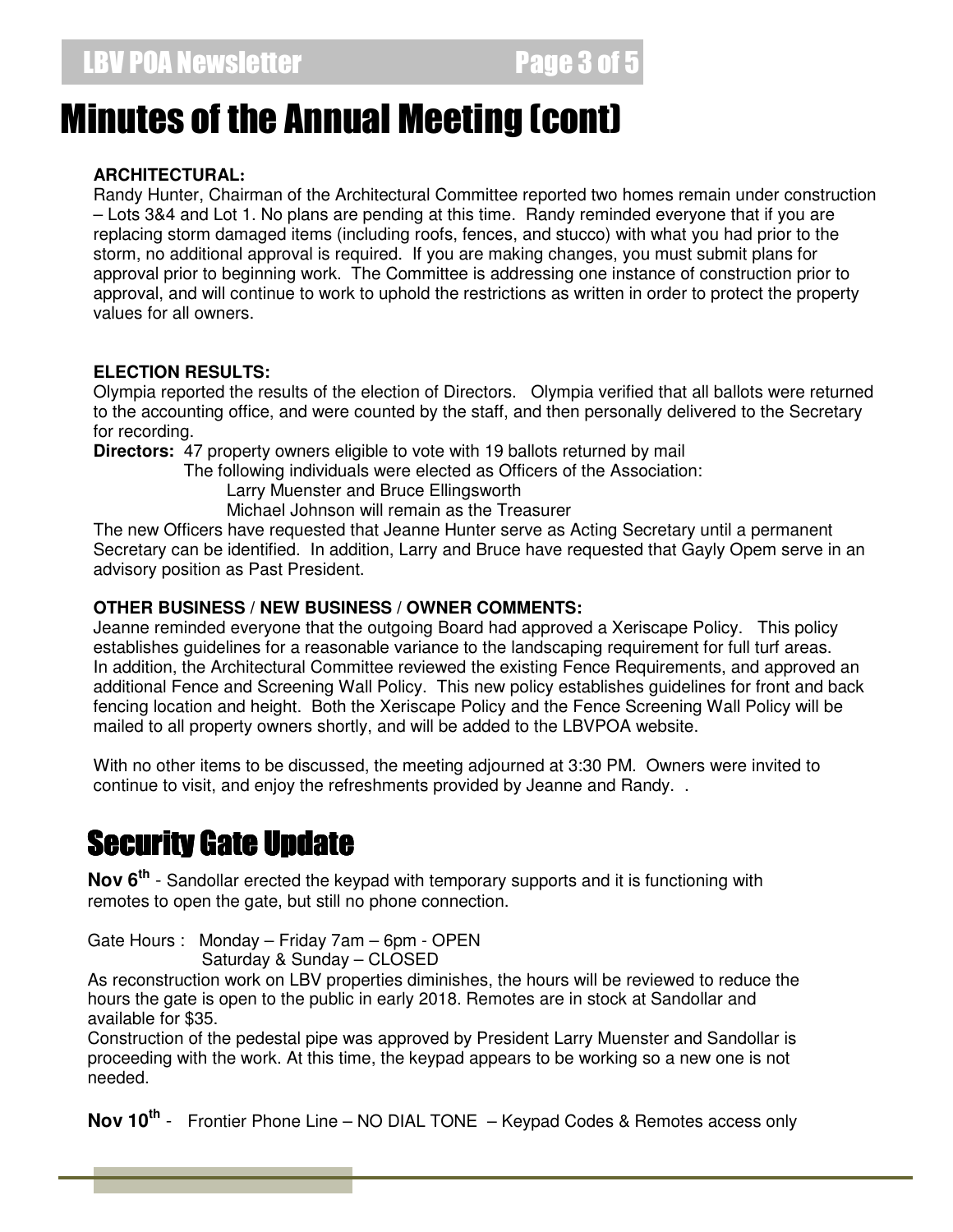c/o Johnson & **Creekmore** Certified Public Accountants 2611 Hwy 35 N Rockport, TX 78382

PHONE: (361) 729-9707

FAX: (361) 729-9729

E-MAIL: cpaman@hotmail.com

> We're on the Web! *See us at:*  **www.lbvpoa.com**

### LBV POA Newsletter **Example 10** and 5 and 5 and 5 and 5 and 5 and 5 and 5 and 5 and 5 and 5 and 5 and 5 and 5 and 5 and 5 and 5 and 5 and 5 and 5 and 5 and 5 and 5 and 5 and 5 and 5 and 5 and 5 and 5 and 5 and 5 and 5 and

# **Board of Directors Meetings**

The Association Board meets on **the second WEDNESDAY** of selected months. Meetings for the 2018 fiscal year are scheduled as follows:

- $\bullet$  January 10<sup>th</sup>
- March  $14<sup>th</sup>$
- May  $9<sup>th</sup>$
- July 11<sup>th</sup>
- September 12<sup>th</sup>
- October 10<sup>th</sup>
- November Annual Meeting Date To Be Determined

Directors Meeting Location: Home of Larry Muenster – 46 La Buena Vida Drive

All meetings are open to property owners of La Buena Vida, with the exception of executive sessions. The meetings typically start at 5:00 pm, and the agenda is available on our website www.lbvpoa.com.

Please contact Jeanne Hunter in advance if you wish to attend a Board meeting or need additional information.

# Website Update

Just a reminder that all of the "official" La Buena Vida documents – such as bylaws, restrictions, rules and policies – as well as the newsletters, are posted on the LBV website at www.lbvpoa.com.

 If you are interested in helping to keep the website current, and can volunteer to help, please call one of the Board members.